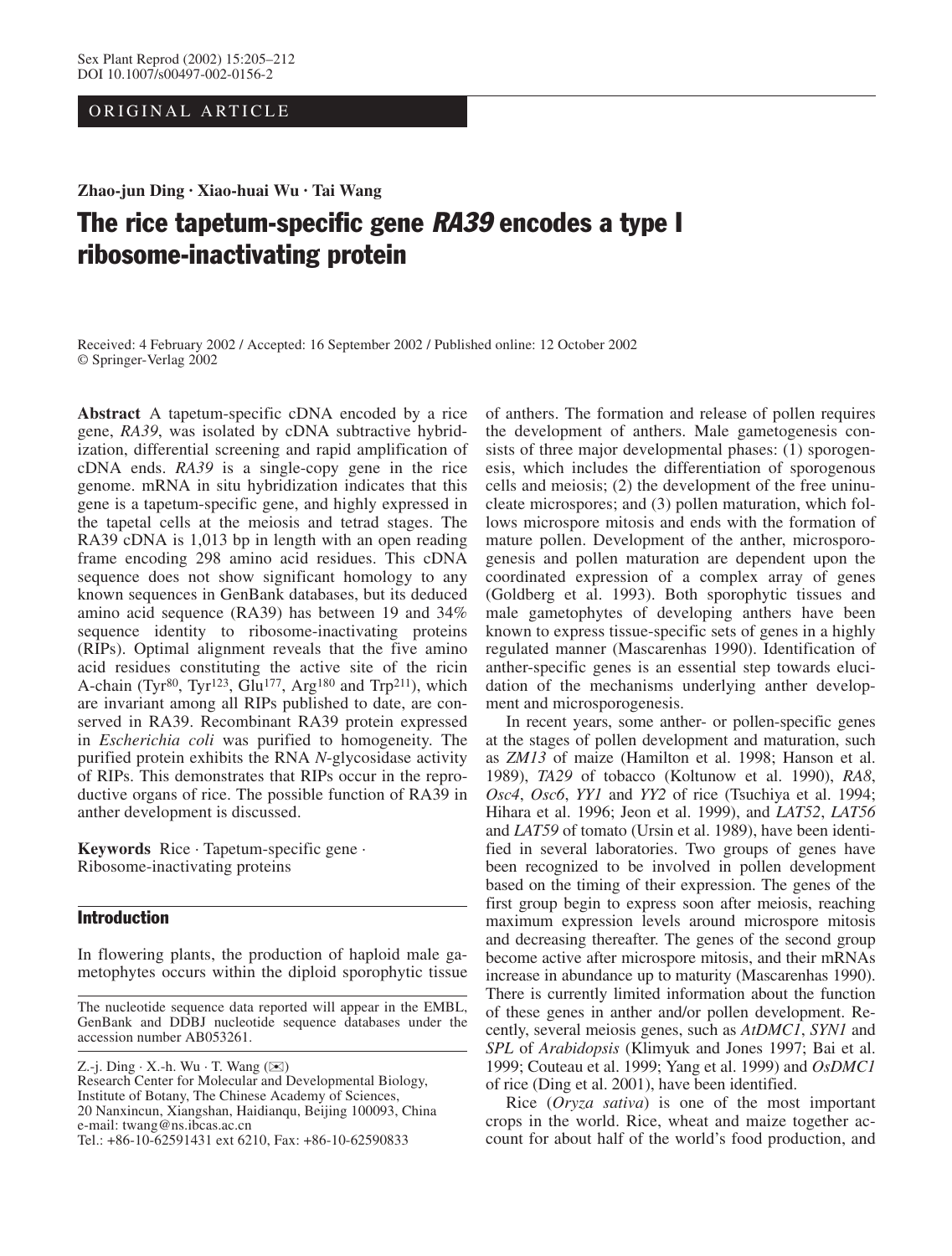rice itself is the principal food of half of the world's population. Grass genomes, including those of rice, wheat, maize, barley, rye and sorghum, share a large degree of synteny, making rice an excellent model cereal. Rice is also the easiest of the cereal plants to transform genetically (Gale and Devos 1998; Eckardt 2000). We are interested in genes that are preferentially or specifically expressed in anthers at the stage in which sporogenous cells differentiate and meiosis occurs in rice. These genes will be important not only for the understanding of gene regulation of cereal anther development, but also for their potential application in agriculture. For this purpose, a subtracted cDNA library was constructed in our laboratory by cDNA subtractive hybridization with spikelet cDNA (meiosis stage) as a tracer and young leaf cDNA as a driver. In this paper, we report the isolation and characterization of a tapetumspecific cDNA, RA39, identified from this subtracted cDNA library. *RA39* is a single-copy gene in the rice genome and is expressed specifically in the anther tapetal cells. The *RA39* gene product is identified as a novel type I ribosome-inactivating protein (RIP) by its sequence homology and enzyme activity.

# Materials and methods

## Plant materials

Rice plants (*Oryza sativa* L. ssp. *japonica* cv. Nipponbare) were grown under standard greenhouse conditions. Spikelets containing anthers in meiosis and young leaves were used as sources of RNA for cDNA subtractive hybridization to screen genes preferentially or specifically expressed in spikelets. Young leaves were collected from 2-week-old plants. Roots and buds were harvested from seeds germinated on sterile-water soaked papers. Carpels at anthesis stage and anthers at tetrad and uninucleate microspore stages were collected.

## Extraction of nucleic acids

Total RNA was isolated from spikelets, leaves, roots, buds, carpels and anthers with a Trizol kit (Gibco-BRL) according to the manufacturer's protocol, and were then treated with RNase-free DNaseI (TaKaRa) to remove residual genomic DNA. Genomic DNA was extracted from young leaves by cetyltrimethylammonium bromide (CTAB) according to the method of Murray and Thompson (1980).

Isolation of RA39 cDNA clone by PCR-mediated cDNA subtractive hybridization

PCR-mediated cDNA subtractive hybridization was performed according to the method of Foote et al. (1997) with several modifications. Leaf and spikelet RNA (0.5 µg) were reverse-transcribed to first-strand cDNA with SuperScriptII RNase H– reverse transcriptase (Gibco-BRL). A TdT-tailing step was carried out to attach a poly(A) sequence to the 5′ end of the first-strand cDNAs. cDNA of spikelets was used as a "tracer". Biotinylated cDNA of leaves was used as a "driver".

The subtractive hybridization was conducted as follows. Tracer (0.2 µg) was mixed with 4 µg of the biotinylated driver and the mixture was co-precipitated with ethanol and resuspended in 4 µl 1.25× EE buffer (Straus and Ausubel 1990; Lisitsyn et al. 1993). The solutions were overlaid with mineral oil (Sigma), heated in a boiling bath for 10 min to ensure complete denaturation, and hybridized for 48 h at 68°C. After hybridization, 100 µl EE buffer was added to the sample. Streptavidin (Promega, 5 µl at 4 µg/µl in EE buffer) was mixed with the hybridized cDNA solution and incubated for 10 min at room temperature to form streptavidinbiotinylated cDNA complexes. The complexes were removed by extraction with an equal volume of phenol/chloroform. The phenol/chloroform extraction step was repeated until there were no visible protein-DNA complexes at the interface between the organic and aqueous phases. After the resultant aqueous phase was extracted with diethyl ether, 5 µl of this aqueous phase was used as template for PCR reamplification (Foote et al. 1997) and, after purification, 0.2 µg of this PCR product was subjected to a second round of subtraction, repeating subtraction steps three times. The subtracted cDNA was amplified by PCR (Foote et al. 1997), and 390 inserts were successfully cloned into the pGEM-T vector (Promega) and identified by a PCR check with a T7/SP6 primer pair.

The inserts of these clones were separately fractionated on  $0.8\%$  agarose gels, and blotted onto Hybond N<sup>+</sup> nylon membrane (Amersham Pharmacia). Hybridization screening was performed at 65°C for 12 h with leaf and spikelet cDNA probe pools labeled with digoxigenin (DIG)-dUTP by following the manufacturer's protocols (DIG high primer DNA labeling and detection starter kit, Roche). Of the 390 clones, 120 were found to be spikeletspecific; S039 was designed as RA39.

Identification of cDNA ends

The 5' region of the *RA39* transcript was obtained by rapid amplification of cDNA ends (RACE) (Frohman et al. 1988) using a Gibco-BRL 5' RACE kit and two gene-specific primers P1: 5′-AAGAACCTGAGAGCTTCGCAG-3′ and P2: 5′-ATCGGTT-GAGGTAATGTAG-3′. The 5′ cDNA fragment was gel-purified and ligated into the pGEM-T vector (Promega) and confirmed by sequencing. The full-length RA39 cDNA was generated by PCR using a high-fidelity PCR system (Roche), cloned into the pGEM-T vector and designated as pRA39. The sense and antisense orientations of pRA39 were determined by sequencing.

Southern blot hybridization

Genomic DNA (30 µg) was separately digested with *Hin*dIII, *Xba*I or *Pst*I. After the digested DNA was subjected to electrophoresis on a 0.8% agarose gel, the DNA fragments were blotted onto a Hybond N+ nylon membrane (Amersham Pharmacia). Hybridization was carried out overnight at 65°C with a DIG-labeled RA39 cDNA probe according to the manufacturer's protocol (Roche).

RT-PCR analysis of RA39 mRNA accumulation

The sense and antisense primers specific to RA39 cDNA were P3: 5′-TTAATTGCACGAGCTCAGCCG-3′ and P4: 5′-TGCGTCTA-GATTAGCTAGGAGGG-3′. The rice tubulin gene *tubA* was used as a control (Ding et al. 2001).

First-strand cDNA was synthesized by following the conditions described by Ding et al. (2001). PCR was performed in a 50 µl mixture containing 1 µl of first-strand cDNA, 10 pmol each of the gene-specific primers, 200 µM dNTPs, 1× PCR buffer and 2.5 U DNA polymerase  $(5 \text{ U/}\mu\text{I}, \text{Sangon})$  for 25 cycles. The PCR products were separated on 1% agarose gels.

In situ hybridization

Anthers at different developmental stages were fixed at room temperature for 16 h in a solution of 50% ethanol, 5% acetic acid and 3.7% formaldehyde, and dehydrated in a graded ethanol series to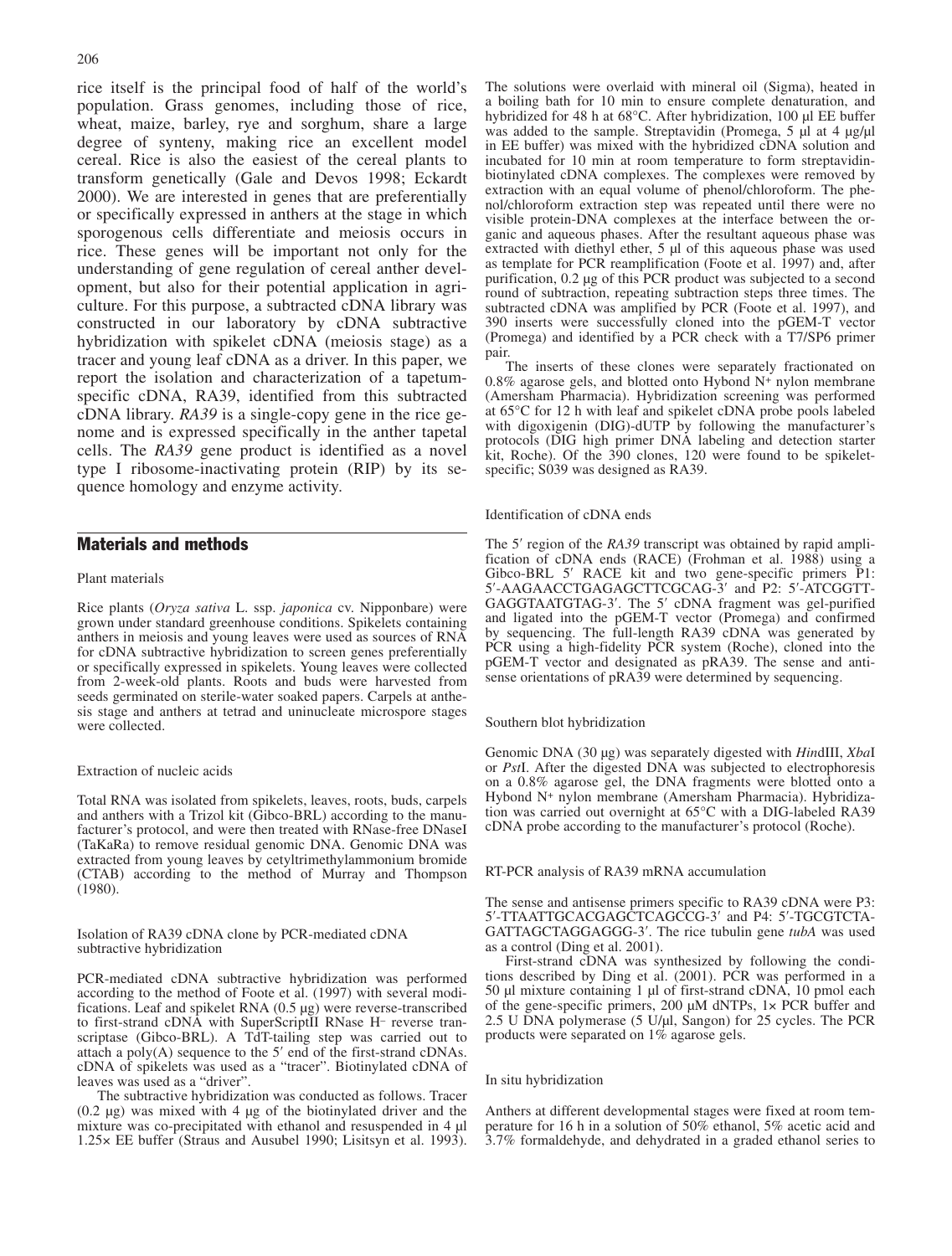100% ethanol prior to infiltration with xylene and embedding in paraffin (Sigma). The paraffin blocks were sliced into 10 µm sections that were mounted onto poly-L-lysine-treated glass slides (Sigma). The paraffin-treated and rehydrated sections were processed according to the in situ hybridization procedure described by Meyerowitz (1987). DIG-labeled sense and antisense RNA probes were synthesized using T7 or SP6 RNA polymerase (Roche) from linearized pRA39. Hybridization was performed for 20 h at 42°C in 50% formamide, 5% dextran sulfate, 1% blocking reagent (Roche), 150 mg/ml tRNA (Sigma), 500 mg/ml poly(A) RNA (Sigma), 300 mM NaCl, 1 mM EDTA and 10 mM Tris pH 7.5. The hybridization signal was detected with a DIG nucleic acid detection kit (Roche) in accordance with the manufacturer's instructions.

#### Purification of recombinant RA39 protein

A set of primers, 5′-GATGAATTCCACCAGCTTAGCCGTC-3′ (P5) and 5′-GATCGTCGACACACCTTGCATTAATACAACCA-3′ (P6), were used to amplify the fragment corresponding to the ORF of the putative RA39 protein. After the sequence was confirmed by DNA sequencing, the amplified cDNA fragment was digested with *Eco*RI and *Sa1*I, and ligated into the glutathione-*S*-transferase (GST) gene fusion vector pGEX-4T-3 (Amersham Pharmacia). The resultant plasmid was designed as pGEA39.

*Escherichia coli* strain BL21, transformed with pGEA39, was cultured in 5 ml LB medium at 37°C. After reaching exponential phase, the culture was induced immediately with 1 mM IPTG and then incubated for 2 h at 37°C with vigorous shaking. Cells were collected by centrifugation and resuspended in 400 µl lysis buffer (50 mM Tris-HCl pH 8.0, 1 mM EDTA, 50 mM NaCl, 1 mM PMSF). Enzymatic lysis of cells was performed according to the method of Worrall (1996). Inclusion bodies were washed twice with the lysis buffer supplemented with 4 M urea and 0.5% Triton X-100. The washed inclusions were solubilized in the lysis buffer supplemented with 8 M urea and 1 mM DTT. Protein refolding was performed according to Kohno et al. (1990). The refolded RA39 protein was purified by affinity chromatography using glutathione sepharose 4B (GST Purification Modules; Amersham Pharmacia) and then used to assay for RNA *N*-glycosidase activity.

SDS-PAGE was performed with 4.5% stacking and 12% separating acrylamide gels (Laemmli 1970). A low-molecular-mass protein marker kit (14–97 kDa, Sangon) was used to determine approximate protein sizes. Proteins were visualized with 0.1% Coomassie Brilliant Blue G-250 in 50% ethanol and 10% acetic acid.

#### Assay for RNA *N*-glycosidase activity

Rabbit reticulocyte ribosomes (Promega) were used as the substrate for RA39 protein. The RNA *N*-glycosidase activity of the protein was determined by the method of Van Damme et al. (2000). RA39 protein was added to the rabbit reticulocyte lysate in 25 mM Tris-HCl pH 7.4 containing 25 mM KCl and 5 mM  $MgCl<sub>2</sub>$ , and incubated for 30 min at 37 $^{\circ}$ C. Afterwards, total ribosome RNA was extracted from the reaction mixture using 0.5% SDS and phenol, and precipitated with ethanol. After redissolving in diethylpyrocarbonate (DEPC)-treated  $H<sub>2</sub>O$ , the recovered RNA was divided into two equal aliquots. One aliquot was used as a control, the other was incubated with an equal volume of 1 M acidic aniline (pH 4.5) for 15 min at room temperature in the dark. RNA was fractionated in a 1.2% agarose gel and stained with ethidium bromide.

#### DNA sequence analysis and computer programs

DNA was sequenced by the dideoxy chain termination method with an automated sequencer (Applied Biosystems model 377). The degree of DNA and amino acid sequence homology was determined with the BLAST program (Altschul et al. 1997). Multiple sequence alignment was performed with the DNAMAN version 4.0 (Lynnon Biosoft) using PAM series matrix, an open gap penalty of 10, an extend gap penalty of 0.05 and a divergent delay of 40%. Protein sorting signals and localization sites were analyzed with the PSORT program (http://psort.nibb.ac.jp) Protein motifs were sought using the PPSEARCH program (http://www.ebi.ac.uk).

# **Results**

Molecular cloning and characterization of RA39 cDNA

To identify mRNAs that preferentially or specifically accumulate in the reproductive organs of rice, PCRmediated cDNA subtractive hybridization was performed with cDNA of meiotic pollen-producing spikelets as a tracer and biotinylated cDNA of leaves as a driver, according to the method of Foote et al. (1997). After subtractive hybridization, the subtracted cDNA was cloned into the pGEM-T vector. By differential hybridization to cDNA probe pools from spikelets and leaves, 120 clones were identified that had a hybridization signal with the spikelet cDNA probe, but no signal with the leaf cDNA probe. Of these clones, S039 was chosen for further characterization because of its high organ specificity. The insert of S039 is 435 bp long including a poly $(A)$  tail of 23 bp and an ORF encoding 119 amino acid residues, suggesting that it is a 3′ cDNA fragment representing a mRNA; S039 was renamed RA39. The 5′ end of the RA39 transcript was obtained by 5′ RACE. Assembling the two cDNA fragments formed the full-length RA39 cDNA of 1,013 bp in length with a 5′ UTR of 48 bp, a 3′ UTR of 68 bp, and an ORF of 897 bp. A putative poly(A) signal, AATATA, was localized at nucleotide positions 972–977. The poly(A) tail started at position 990. BLAST analyses revealed that RA39 did not show significant homology to any known sequences in GenBank databases.

In order to determine the copy number of *RA39* in the rice genome, genomic DNA was digested to completion with either *Hin*dIII, *Xba*I or *Pst*I, which do not digest the RA39 cDNA probe, and subjected to Southern blot analysis. Hybridization with the cDNA probe showed one band in all cases (Fig. 1), indicating that *RA39* exists as a single copy gene in the rice genome.

## RA39 mRNA accumulates specifically in anthers

We analyzed RA39 mRNA accumulation with RT-PCR conducted with equal amounts of first-strand cDNA prepared from equal amounts of total RNA individually isolated from spikelets, leaves, roots, buds, carpels and anthers. Figure 2 shows that RA39 transcripts were detected in both spikelets and anthers, but not in leaves, roots, buds or carpels.

RA39 mRNA accumulation was also analyzed using global RT-PCR. The global RT-PCR [also termed poly(A) PCR] procedure was designed to enable amplification of the entire  $poly(A)$  mRNA population from a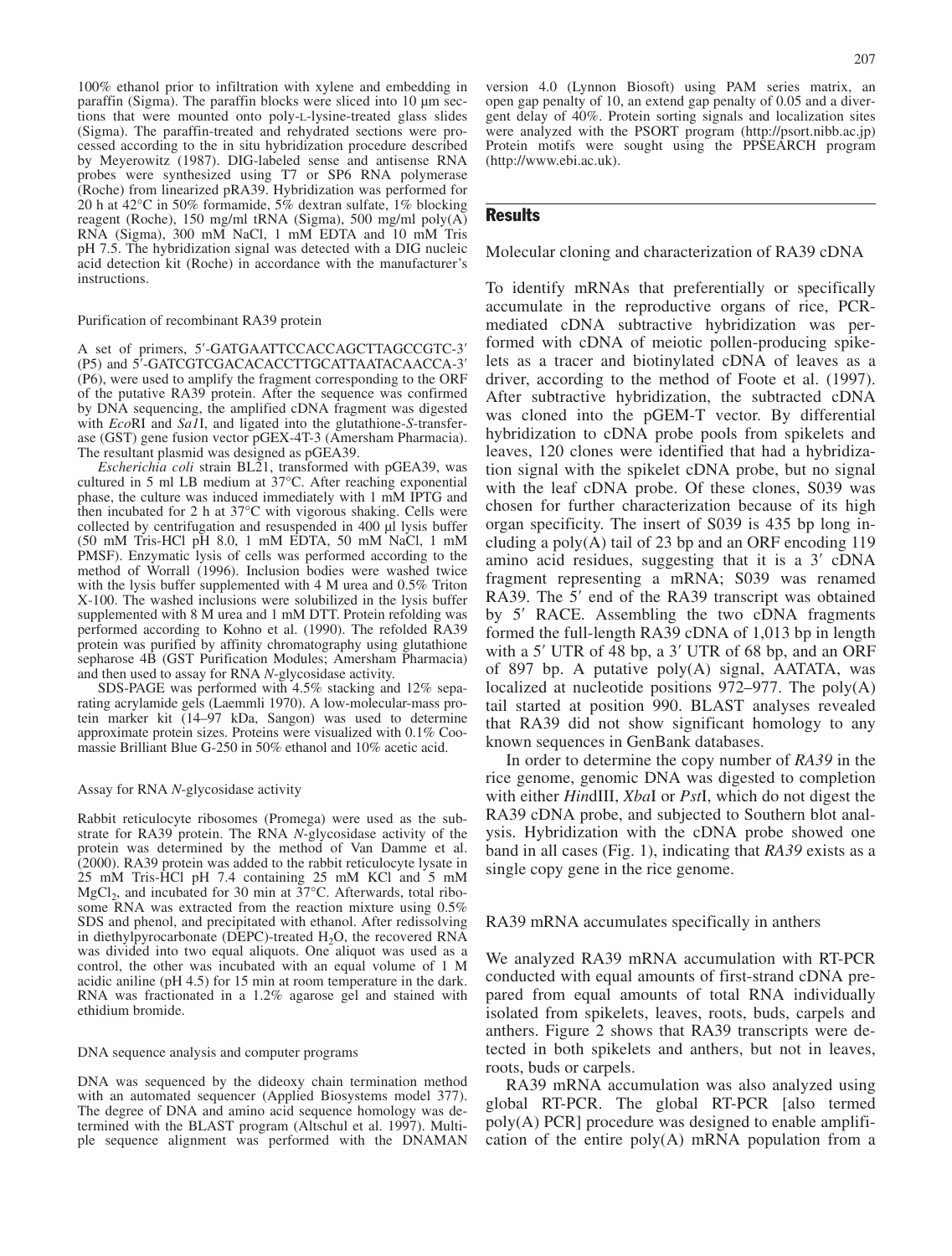**Fig. 1** Southern blot analysis of the *RA39* gene. Genomic DNA (30 µg) was digested separately with *Hin*dIII (*H*), *Xba*I (*X*) or *Pst*I (*P*), and separated on a 0.8% agarose gel. Hybridization was performed with a digoxigenin (DIG) labeled RA39 cDNA probe. The position of DNA size standards (kb) are shown on the left



 $\bf{H}$ 

kb

**Fig. 2** RT-PCR analysis of RA39 mRNA accumulation. Firststrand cDNA was synthesized with total RNA from spikelets at the meiosis stage of pollen mother cells (*S*), leaves (*L*), roots (*R*), buds (*B*), carpels at anthesis stage (*C*), and anthers at tetrad and uninucleate microspore stage (*A*), and used as templates for PCR with a gene-specific primer set (see Materials and methods). PCR products were separated on 1% agarose gels. *Top* Organ specificity of RA39 mRNA accumulation, *Bottom* control with rice tubulin gene *tubA*

few cells while preserving the relative representation of cDNAs in the population (Varmuza and Tate 1992; Brady and Iscove 1993; Chwetzoff and d'Andrea 1997). cDNA population was synthesized by global RT-PCR with RNA from the organs listed above, separated by electrophoresis, transferred to nylon membrane, and hybridized with DIG-labeled RA39 cDNA. The hybridization results were identical to those of RT-PCR above (data not shown). These results indicate that RA39 is an anther-specific mRNA.

In situ hybridization localizes RA39 mRNA in anther tapetal cells

To determine in which anther tissue RA39 mRNA accumulates, in situ hybridization was performed on crosssections of rice anthers. When hybridized to the RA39 antisense probe, intense signals were detected in the tapetal cells of the anther of meiosis and tetrad stages,



**Fig. 3A–C** In situ localization of RA39 mRNA in developing anthers. **A** Meiosis stage, **B** tetrad stage, **C** uninucleate pollen stage. Tapetal cells and hybridization signals are indicated by *arrowheads*

whereas no signal was observed in other parts of the anther. No hybridization signal was detected in meiotic cells, tetrads or uninucleate pollen (Fig. 3). Weak signals were observed in several dyads (Fig. 3B). These results indicated that RA39 is a tapetum-specific mRNA. The tapetum-specific expression of the gene is developmentally regulated. RA39 mRNA was present at high levels at the meiosis stage, low levels at the tetrad stage, with still lower levels at the uninucleate pollen stage (Fig. 3). The sense control probe failed to produce any hybridization signal (data not shown).

## RA39 mRNA encodes an RIP

*RA39* encodes a putative 298 amino acid polypeptide (RA39) of 33.8 kDa with a calculated pI of 7.91. The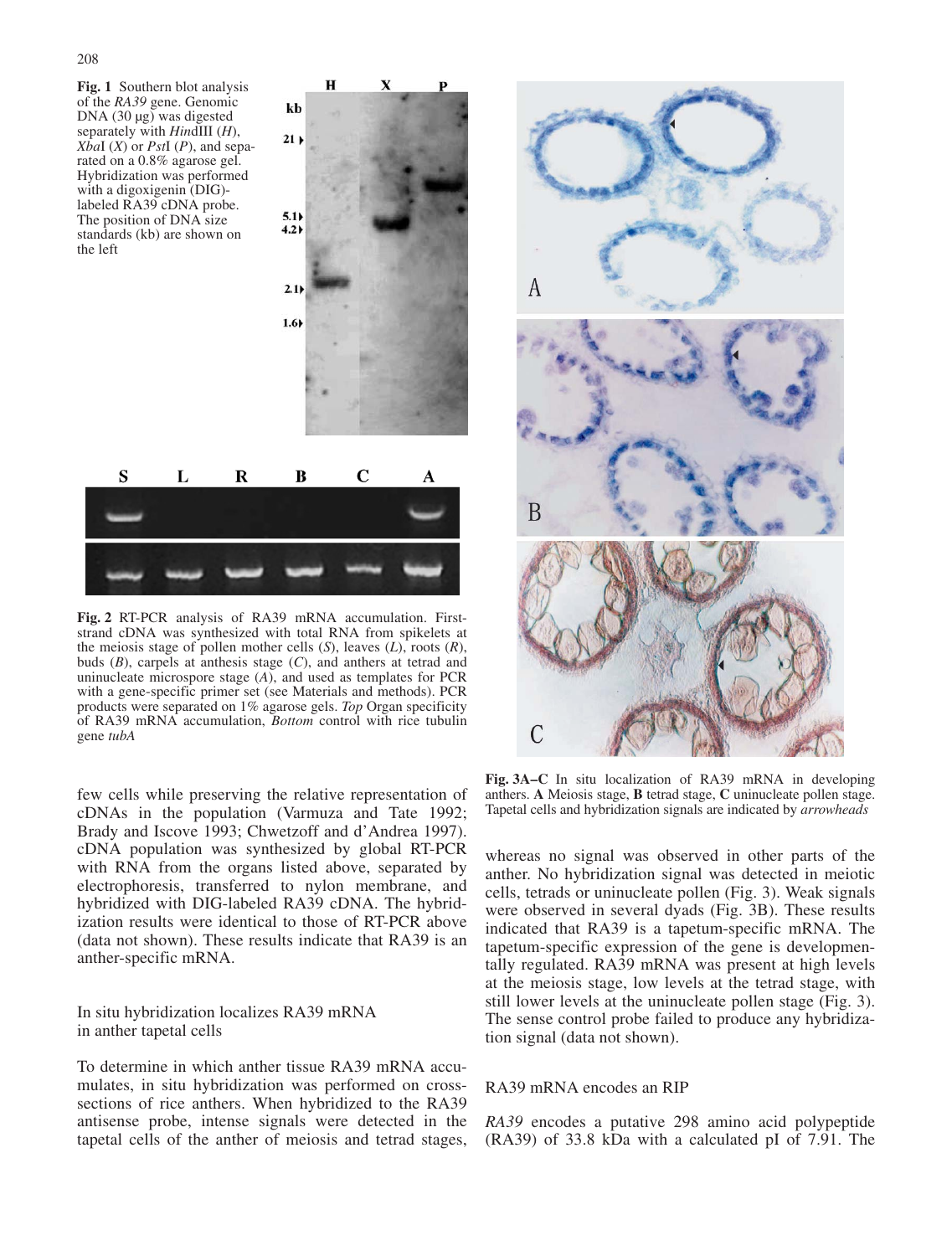translated RA39 protein is a relatively hydrophilic protein with a hydrophobic N-terminal region and an internal major hydrophobic region (Fig. 4A). Analyses with the PSORT program revealed that RA39 protein contains a putative signal peptide of 17 amino acids  $(Met<sup>1</sup>-Ala<sup>17</sup>)$ and a putative transmembrane region of 17 amino acids



MVKPAAVLLLVLPLLATPTRTGLSRNPFVPPPNSVPTTD

B

| <b>RA39</b>        | MVKPAAVLLLLYLPLLATPTRIGLSRNPFVPPPNSVPTID                                            | 40  |
|--------------------|-------------------------------------------------------------------------------------|-----|
| HvRTP1             |                                                                                     | 0   |
| $Zmb-32$           |                                                                                     | 0   |
| ricin              |                                                                                     | 10  |
|                    |                                                                                     |     |
| <b>RA39</b>        | RTEMDVSTSPYRDLIKKWRDLVLLNTRPE                                                       | 69  |
| HvRIP1             |                                                                                     | 0   |
| $Zmb-32$           |                                                                                     | 9   |
| ricin              | FTTAGATVOSYTNFIRAVRGRLTTGADVRHEIPVLPNRVG                                            | 50  |
|                    |                                                                                     |     |
| <b>RA39</b>        | VMVPEGHPVLAPOYDDTVPPE                                                               | 90  |
| HvRIP1             | <b>MAAKMAKNVDKFLFTATFNVQASSADYATFIAGIRNKLRN</b>                                     | 40  |
| $Zmb-32$           | <b>DLMAQTNKRIVEKFTEIFPVEDANYPYSAFIASVRKDVIK</b>                                     | 49  |
| ricin              |                                                                                     | 55  |
|                    |                                                                                     |     |
| <b>RA39</b>        | RLLEPKLVANGDKTAWMA                                                                  | 108 |
| <b>HVRIP1</b>      | PAHFSHNRPVLPPVEPNVPPSRWFHVVLKASPTSAGLFFF                                            | 80  |
| $Zmb-32$           | HCTDHKGIFQPVLPPEKKVPELMLYTELKTRTSSIWM                                               | 87  |
| ricin              | RFILVELSNHAELSVHLP                                                                  | 73  |
|                    |                                                                                     |     |
| <b>RA39</b>        | LRDSNIFICFANKAGOWFSF.KDRNDLPPSFRAR                                                  | 142 |
| <b>HvRIP1</b>      | TRADNINI FEFKSSIGIMMELTFGLIPGAT                                                     | 110 |
| $Zmb-32$           | THMONEU.VEFRTPGGVWEFGKDGDTHLLGDNPR                                                  | 122 |
| ricin              | LDVINAUVCYRAGNSAVFFH.FDNQEDAEAITHLFTDVQ                                             | 112 |
|                    |                                                                                     |     |
| <b>RA39</b>        | PLSTOVDZASTAGFRKN.DPN.YFLGRRQTEWTVKVD<br>YVGTCGLYRDLIG.DTDKUTN.VALGRQQLADTVTAU      | 177 |
| HvRIP1             |                                                                                     | 145 |
| $Zmb-32$           | WLG CGRYOTHIG. NKG. LET. VTMCRAEWITE WND.                                           | 156 |
| ricin              | NRYTFATCGNORLEOLAGN.LRENIELGNGPLEELISAL                                             | 151 |
|                    |                                                                                     |     |
| <b>RA39</b>        | $S\ldots\ldots\ldots\ldots\ldots\ldots\ldots\ldots\ldots$ . EYDPNRTDEATIKR          | 192 |
| HvRIP1             | HGRTKADKPSGPKQQQARE                                                                 | 164 |
| $Zmb-32$           | AKKKKMATLEEEEVQMQMQMPEAADLAAAAAADPQADTKS                                            | 196 |
| ricin              | YYYSTGGTQLPTLAR                                                                     | 166 |
|                    |                                                                                     |     |
| <b>RA39</b>        | AVVIILLTFO <sup>5</sup> ALREPIRNAVEIGWDSVAYITS                                      | 226 |
| HvRIP1             | AVTTLLLMVNDATREQTVSGFVAGLLHPKAVEKKSGKIGN                                            | 204 |
| $Zmb-32$           | KLVKLVVVVOEGLRENTVSRTVDAGFNSQHGVTLTV                                                | 232 |
| ricin              | SFIICIONIS AARROYIEGEMRTRIRYNRR                                                     | 197 |
|                    |                                                                                     |     |
| <b>RA39</b>        | TDADRLVCOCOLSYMLEYSFMSGHSWDSEEORTRL                                                 | 261 |
| <b>HVRIP1</b>      |                                                                                     | 239 |
| $Zmb-32$           | EMKAQVNG <mark>YODLSAALLKTDVKPPPGKSPAKFAPI</mark><br>TQGKQVQKYDRISKAAFEWADHPTAVIPDM | 262 |
| ricin              | SAPDPSVITLENSMGRISTAIQESNQGAFASPIQLQRRNG                                            | 237 |
|                    |                                                                                     |     |
| <b>RA39</b>        | KNLARDCKIFNEPOALETVDVLEYGAILGAKSTNWLY                                               | 298 |
| H <sub>vRIP1</sub> | EKWGVRTAVOAANTLGILLFVEVPGGLTVAKALELFHASG                                            | 279 |
| $Zmb-32$           | <b>CKLGIKDKNEAARIVALVKNOTTACATAASADNDDDEA</b>                                       | 300 |
| ricin              | <b>SKFSVYDVSILIPIIALMVYRCAPPPSSQF</b>                                               | 267 |
|                    |                                                                                     |     |
| <b>RA39</b>        |                                                                                     |     |
| HvRIP1             | G                                                                                   | 280 |
| $Zmb-32$           |                                                                                     |     |
| ricin              |                                                                                     |     |

phobic regions identified in Fig. 4A. In addition, RA39 protein contains a cytoplasmic tail of 88 amino acids (Arg211–Tyr298), suggesting that RA39 might be a transmembrane protein. The predicted localization of RA39 using the PSORT program was in endoplasmic reticulum. The deduced polypeptide contained proposed protein kinase phosphorylation sites: (1) a cAMP-/cGMPdependent protein kinase phosphorylation site (R-R-Q-T) at amino acid position 167, (2) three PKC phosphorylation sites (S/T-X-R/K) at positions 128, 138 and 189, and (3) seven CK2 phosphorylation sites (S/T-X-X-D/E) at positions 42, 66, 128, 178, 200, 225, 227. Database searches by the BLASTP program revealed that RA39 has 19% to 34% sequence identity to RIP. The optimal alignment of the amino acid sequence of RA39 with those of a type I RIP barley endosperm RIP1 (HvRIP1), a type III RIP maize endosperm b-32 (Zmb-32), and an endosperm type II RIP ricin A-chain (ricin) of castor bean is shown in Fig. 4B. RA39 had 21.7% overall sequence similarity to HvRIP1, 21.2% to Zmb-32 and 19.8% to ricin, the structure of which has been resolved by X-ray diffraction analysis (Katzin et al. 1991). The active site of ricin comprises the residues  $Tyr^{80}$ ,  $Tyr^{123}$ , Glu<sup>177</sup>, Arg<sup>180</sup> and Trp<sup>211</sup> (Katzin et al. 1991), invariant among all RIPs published to date (Bass et al. 1992; Van Damme et al. 2000), all of which were conserved in RA39 (Tyr115, Tyr150, Glu203 Arg206 and Trp235 in RA39). Other residues located in the vicinity of the active site, which should be involved in maintenance of the catalytic conformation of the active site (Katzin et al. 1991), were also conserved in RA39 (Fig. 4B).

 $(Va1<sup>194</sup>-Ile<sup>210</sup>)$ , corresponding to each of the two hydro-

To examine whether the RA39 protein has RIP activity, GST-tagged recombinant RA39 was expressed in *E. coli*. SDS-PAGE analyses revealed that the recombinant protein was not present in the soluble fraction, and accumulated in inclusion bodies within the cells under standard conditions (with 1 mM IPTG at 37°C). Lowering of the growth temperature (to 15°C or 20°C) and the IPTG concentration (0.1 mM) did not result in production of soluble RA39. We purified active recombinant RA39 by solubili-

**Fig. 4** Hydrophobicity profile of RA39 (**A**) and multiple sequence alignment of RA39 and three other ribosome-inactivating proteins (RIPs) (**B**). **A** The hydrophobicity profile of RA39 was determined by the Kyte-Doolittle (1982) method. The putative signal peptide and transmembrane domain are indicated. **B** Multiple sequence alignment of RA39, HvPRP1, Zmb-32 and ricin. Gaps introduced to maximize the alignment are marked with *dots*. Numbers on right margin indicate the positions of the amino acid residues of each polypeptide. Identical amino acid residues are highlighted with *black blocks*, otherwise homologous amino acid residues are indicated with *open blocks*. The five amino acid residues (Tyr<sup>80</sup>, Tyr<sup>123</sup>, Glu<sup>177</sup>, Arg<sup>180</sup> and Trp<sup>211</sup>) that form active site of ricin, invariant among RIPs published to date, are indicated by *solid arrowheads*. The sources and accession numbers of the amino acid sequences used in this comparison are: RA39, *Oryza sativa* (this study), AB053261; HvRIP1, *Hordeum vulgare* (Leah et al. 1991), P22244; Zmb-32, *Zea mays* (Bass et al. 1992; Krawetz and Boston 2000), P25891; ricin, ricin A-chain of *Ricinus communis* (Katzin et al. 1991), 494726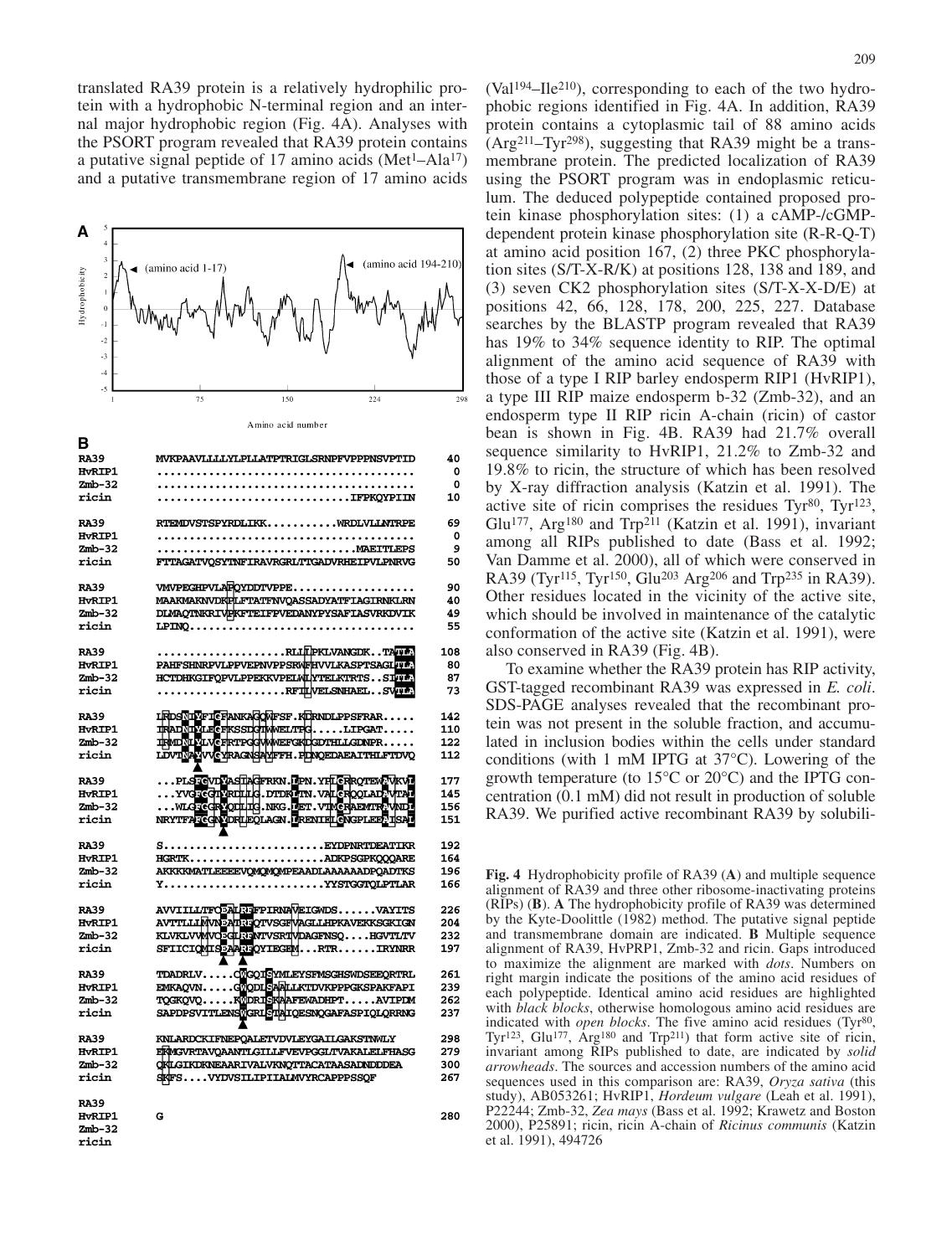

**Fig. 5** Purification (**A**) and RNA *N*-glycosidase activity assay (**B**) of RA39 protein. **A** Purification and SDS-PAGE of recombinant RA39. GST-tagged RA39 was expressed in *Escherichia coli*. After removal of contaminating proteins by washing with the lysis buffer supplemented with 4 M urea and 0.1% Triton-X-100, the inclusion proteins were solubilized in lysis buffer supplemented with 8 M urea and 1 mM DTT and then refolded (see Materials and methods). The refolded proteins were loaded onto a glutathione sepharose 4B column for further purification. Lanes: *1* Molecular mass standards, *2* total proteins from cells not induced with IPTG, *3* total proteins from cells induced with IPTG, *4* inclusion proteins before washing, *5* inclusion proteins after washing, *6* purified RA39. *Arrowhead* GST-tagged recombinant RA39 protein. **B** RNA *N*-glycosidase activity of RA39 toward rabbit reticulocyte ribosomes. Ribosome were incubated with RA39. After incubation, rRNA was extracted, treated with acidic aniline, and separated on an agarose gel. RNA bands were visualized by ethidium bromide staining. *+* Aniline treatment, *–* no aniline treatment, *arrowhead* position of the 400 bp cleavage product released from ribosomes by aniline treatment of modified rRNA, *R* RNA markers (Promega) in kb

zing the inclusion bodies, refolding the protein and conducting affinity chromatography (Fig. 5A). The possible RNA *N*-glycosidase activity of the recombinant active RA39 on eukaryotic ribosomes was determined using rabbit reticulocyte ribosomes as a substrate. RIP-mediated depurination of the large rRNA renders the RNA sugarphosphate backbone susceptible to hydrolysis at the depurination site (Endo and Tsurugi 1987). When depurinated rRNA is treated with aniline, cleavage occurs at the depurinated site and a ~400 bp fragment is released (Stirpe and Barbieri 1986; Endo and Tsurugi 1987). RA39 was incubated with the rabbit ribosomes, rRNA was extracted, treated with aniline, and analyzed by gel electrophoresis. RA39 apparently exhibited RNA *N*-glycosidase activity because a ~400-bp RNA fragment was observed in rRNA electrophoretograms upon treatment with aniline (Fig. 5B). These results strongly suggest that RA39 is a RIP.

# **Discussion**

In this paper, we describe the isolation and characterization of an anther-specific cDNA, which we designated RA39. This cDNA encodes a 298 amino acid polypeptide (RA39), and had no hits in databases by BLAST search. RT-PCR analysis indicates that the RA39 mRNA is restricted to anthers. In situ hybridization reveals RA39 to be a tapetum-specific mRNA, active transiently during pollen meiosis. RA39 is an early tapetum mRNA, as compared with Osc4, Osc6, YY1 and YY2, which are late tapetum mRNAs (Tsuchiya et al. 1992, 1994; Hihara et al. 1996).

BLASTP analysis reveals that the deduced aminoacid sequence of RA39 has only 19–34% identity to RIPs, but the active site and the vicinity of the active site of RIPs, invariant among all RIPs published to date (Katzin et al. 1991; Bass et al. 1992; Van Damme et al. 2000), are highly conserved in the RA39 protein (Fig. 4B). Recombinant RA39 expressed in *E. coli* has the RNA *N*-glycosidase activity of RIPs. The protein shares some features common to type I RIPs, i.e., it is a monomeric enzyme, each subunit having an approximate molecular mass of 30 kDa and a basic isoelectric point. Based on homology analysis of amino acid sequences among RA39 and other RIPs, and enzyme activity assay, we conclude that RA39 is a novel type I RIP. RIPs are a widely distributed group of plant proteins and have been identified in seeds, roots, leaves and bulbs of many monocots (except rice, until now) and dicots (Bass et al. 1992; Vivanco et al. 1999; Hao et al. 2000; Krawetz and Boston 2000; Kwon et al. 2000; Song et al. 2000; Van Damme et al. 2000). The discovery of RA39 demonstrates that RIPs also occur in the anthers of higher plants.

RIPs are toxic *N*-glycosidases that depurinate the universally conserved α-sarcin loop of large rRNAs. This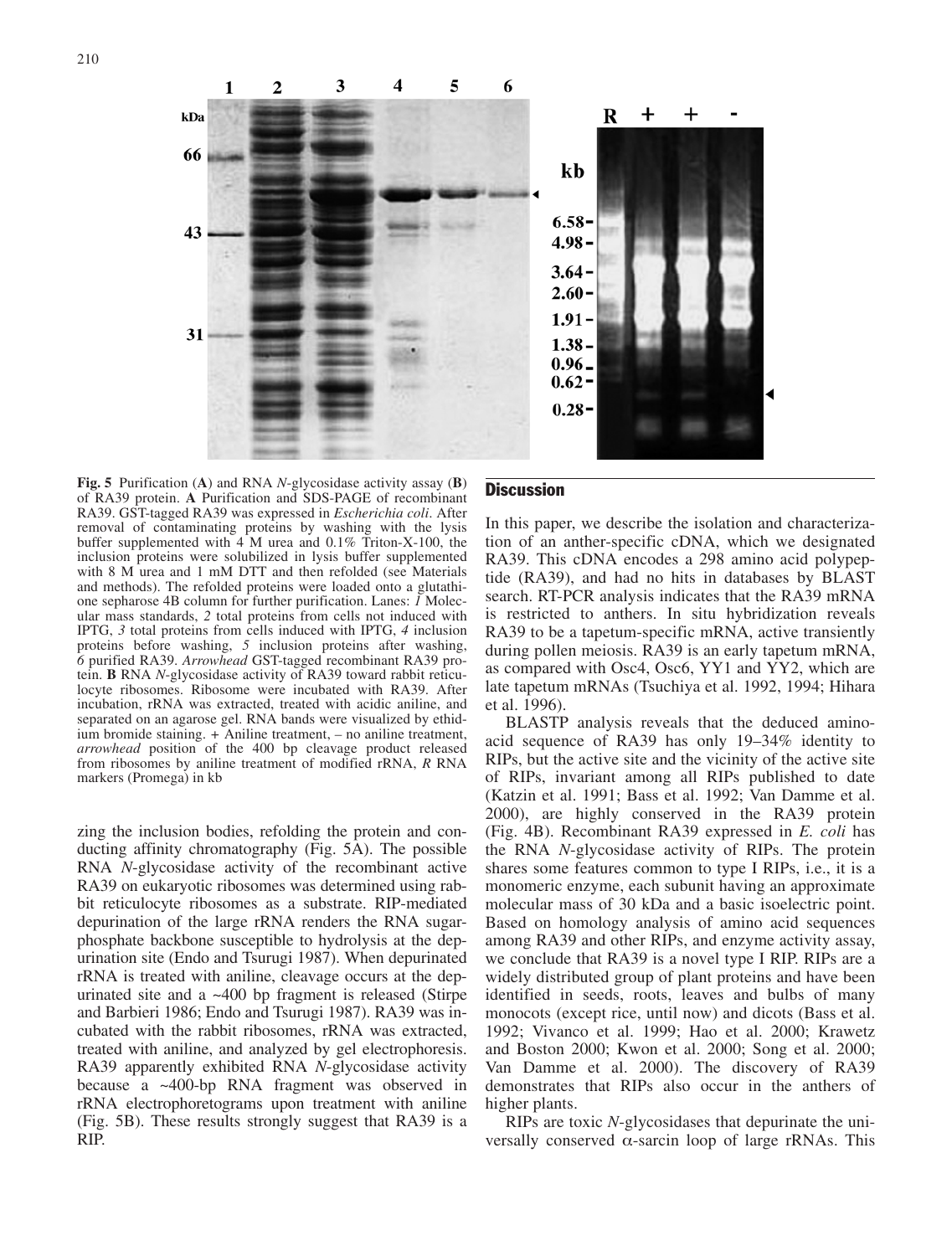depurination inactivates the ribosome, thereby blocking its further participation in protein synthesis. RIPs have been linked to defense, with antiviral, antifungal, and insecticidal properties demonstrated in vitro and in transgenic plants (Nielsen and Boston 2001). Because the inner space of the flower is thought to be converted from sterile to non-sterile conditions at the time of flowering (Takakura et al. 2000), it is possible that the RA39 expressed in tapetal cells could be secreted into the outer wall layers of anthers and/or the wall of developing pollen, and constitute a natural defense system against pathogens and viruses during flowering and fertilization.

RA39 protein may also play an important role in the regulation of tapetal development. During microspore development, the tapetum is considered to have a nutritive function for the maturing microspores and thus plays a major role in microsporogenesis by providing enzymes, hormones and other food materials to the developing pollen mother cells and microspores (Kaul 1988; Mascarenhas 1990; Goldberg et al. 1993). In normal pollen development, shortly after microspore release from the tetrad, and before mitosis, tapetal cells begin to degenerate (Wu and Cheung 2000). The cell components from the degenerate tapetum are also important nutrients for the growth and maturation of the spores (Kaul 1988; Wu and Cheung 2000). Tapetum degradation appears to be a type of programmed-cell-death (PCD) (Piffanelli et al. 1998; Papini et al. 1999; Wu and Cheung 2000). The initial features of PCD have been observed in the tapetal cells of the meiosis stage of angiosperms *Lobivia rauschii* Zecher and *Tillandsia albida* Mez et Purpus (Papini et al. 1999). The temporal and spatial regulation of *RA39* expression in the tapetum coincides with the temporal regulation of breakdown of the tapetal cells (Fig. 3). The PSORT program predicts that RA39 is localized in endoplasmic reticulum, which is the site of protein synthesis. In animal cells, RIPs have been linked to PCD, or apoptosis (Nielsen and Boston 2001). Based on these results, it could be speculated that RA39 protein might be related to the temporal regulation of the degeneration of tapetal cells.

**Acknowledgements** We thank Kang Chong, Institute of Botany, The Chinese Academy of Sciences, Beijing, for aid with in situ hybridization. We gratefully acknowledge Rebecca S. Boston, Department of Botany, North Carolina State University, USA, and Els J.M. Van Damme, Katholieke Universiteit Leuven, Belgium, for their help with the RNA *N*-glycosidase assay. We also thank Robert B. Goldberg, Department of Molecular, Cell and Developmental Biology, University of California, Los Angeles, USA, for critical reading of an earlier version of this manuscript. This research is supported by NSFC (Grant No. 30170572), The Ministry of Science and Technology (Grant No. J99-A-045 and G1999011604) and The Chinese Academy of Sciences (Grant No. STZ98-2-14).

## References

Altschul SF, Madden TL, Schäffer AA, Zhang J, Zhang Z, Miller W, Lipman DJ (1997) Gapped BLAST and PSI-BLAST: a new generation of protein database search programs. Nucleic Acids Res 25:3389–3402

- Bai X, Peirson BN, Dong F, Xue C, Makaroff CA (1999) Isolation and characterization of *SYN1*, a *RAD21*-like gene essential for meiosis in *Arabidopsis*. Plant Cell 11:417–430
- Bass HW, Webster C, O'Brian GR, Roberts JKM, Boston RS (1992) A maize ribosome-inactivating protein is controlled by the transcriptional activator *Opaque-2*. Plant Cell 4:225–234
- Brady G, Iscove NN (1993) Construction of cDNA libraries from single cells. Methods Enzymol 225:611–623
- Chwetzoff S, d'Andrea S (1997) Ubiquitin is physiologically induced by interferons in luminal epithelium of porceine uterine endometrium in early pregnancy: global RT-PCR cDNA in place of RNA for differential display screening. FEBS Lett 405:148–152
- Couteau F, Belzile F, Horlow C, Grandjean O, Vezon D, Doutriaux MP (1999) Random chromosome segregation without meiotic arrest in both male and female meiocytes of a *dmc1* mutant of *Arabidopsis*. Plant Cell 11:1623–1634
- Ding Z-J, Wang T, Chong K, Bai S (2001) Isolation and characterization of *OsDMC1*, the rice homologue of the yeast *DMC1* gene essential for meiosis. Sex Plant Reprod 13:285–288
- Eckardt NA (2000) Sequencing the rice genome. Plant Cell 12:2011–2017
- Endo Y, Tsurugi K (1987) RNA N-glycosidase activity of ricin A-chain: mechanism of action of the toxic lectin ricin on eukaryotic ribosomes. J Biol Chem 262:5908–5912
- Foote HCC, Brady G, Thorlby GJ, Franklin CH (1997) Subtractive hybridization of different mRNA populations. In: Clark MS (ed) Plant molecular biology – a laboratory manual. Springer, Berlin Heidelberg New York, pp 201–220
- Frohman MA, Dush MK, Martin GR (1988) Rapid production of full-length cDNAs from rare transcripts: amplification using a single gene-specific oligonucleotide primer. Proc Natl Acad Sci USA 85:8998–9002
- Gale MD, Devos KM (1998) Comparative genetics in the grasses. Proc Natl Acad Sci USA 95:1971–1974
- Goldberg RB, Beals TP, Sanders PM (1993) Anther development: basic principles and practical applications. Plant Cell 5:1217– 1229
- Hamilton D, Schwarz YH, Mascarenhas JP (1998) A monocot pollen-specific promoter contains separable pollen-specific and quantitative elements. Plant Mol Biol 3:663–669
- Hanson D, Hamilton DA, Travis JL, Bashe DM, Mascarenhas JP (1989) Characterization of a pollen-specific cDNA clone from *Zea mays* and its expression. Plant Cell 1:173–179
- Hao Q, Van Damme EJ, Barre A, Sillen A, Rouge P, Engelborghs Y, Peumans WJ (2000) Microenvironment of cysteine 242 in type-1 ribosome-inactivating protein from iris. Biochem Biophys Res Commun 275:481–487
- Hihara Y, Hara C, Uchimiya H (1996) Isolation and characterization of two cDNA clones for mRNAs that are abundantly expressed in immature anthers of rice (*Oryza sativa* L.). Plant Mol Biol 30:1181–1193
- Jeon JS, Chung YY, Lee S, Yi GH, Oh BG, An G (1999) Isolation and characterization of an anther-specific gene, *RA8*, from rice (*Oryza sativa*). Plant Mol Biol 39:35–44
- Katzin BJ, Collins EJ, Robertus JD (1991) Structure of ricin A-chain at 2.3 Å. Proteins 10:251–259
- Kaul MLH (1988) Male sterility in higher plants. Springer, Berlin Heidelberg New York
- Klimyuk VI, Jones JDG (1997) *AtDMC1*, the *Arabidopsis* homologue of the yeast *DMC1* gene: characterization, transposoninduced allelic variation and meiosis-associated expression. Plant J 11:1–4
- Kohno T, Carmichael DF, Sommer A, Thompson RC (1990) Refolding of recombinant proteins. Methods Enzymol 185:187– 195
- Koltunow AM, Truettner J, Cox KH, Wallroth M, Goldberg RB (1990) Different temporal and spatial gene expression patterns occur during anther development. Plant Cell 2:1201–1224
- Krawetz JE, Boston RS (2000) Substrate specificity of a maize ribosome-inactivating protein differs across diverse taxa. Eur J Biochem 267:1966–1974